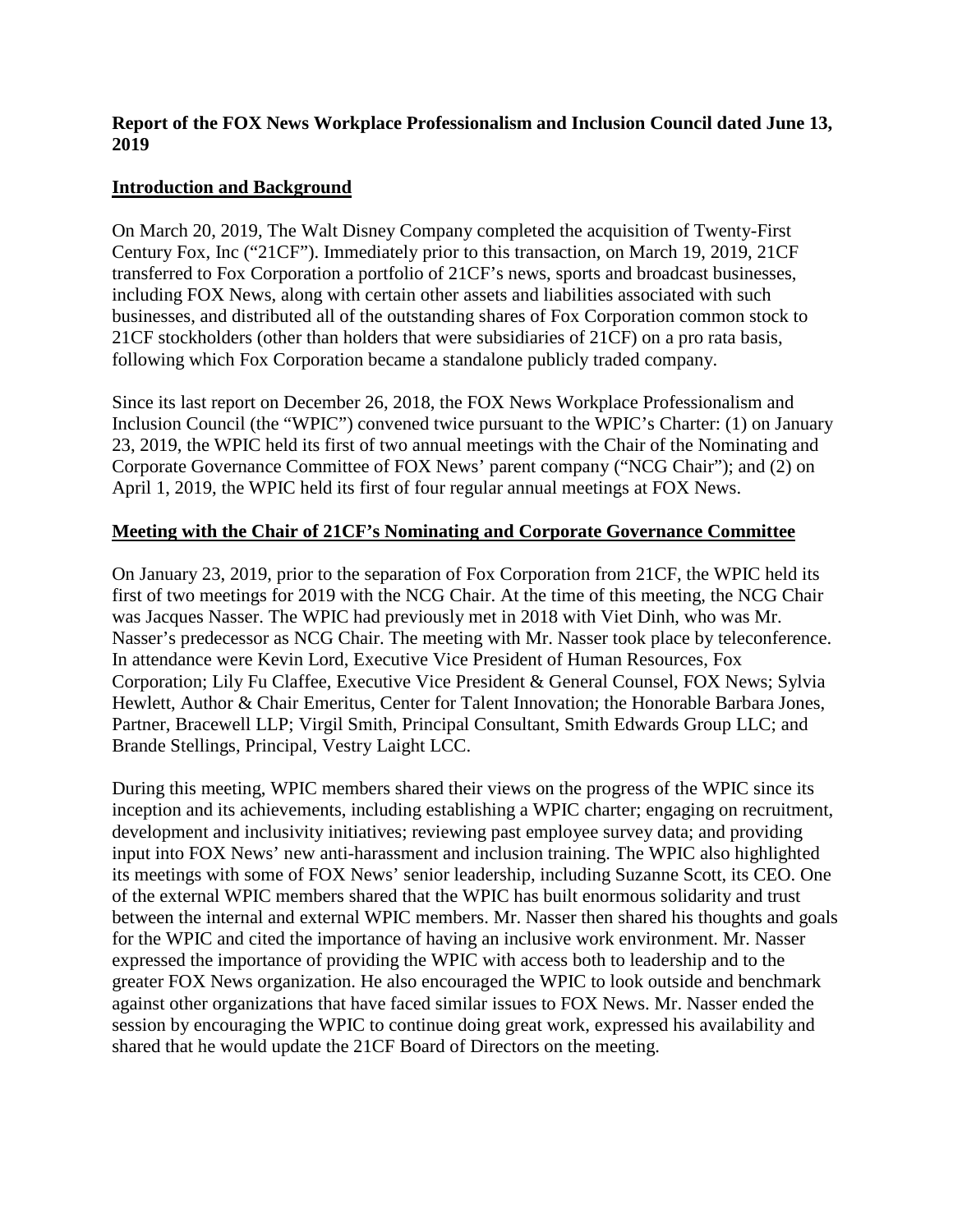### **Regular WPIC Meeting**

On April 1, 2019, after the separation of Fox Corporation from 21CF, the WPIC had a regular council meeting. All of the above named WPIC members were in attendance. The focus of the April 1 meeting was on providing the WPIC's independent members with a first-hand, department-by-department look at FOX News, so that the WPIC can be optimally positioned to provide support for and monitor FOX News' compliance with the Commitment Statement set forth in the WPIC's Charter (the "Commitment Statement"). To achieve this goal, the WPIC's independent members were taken on a guided tour of FOX News' New York workplace, stopping at various departments to (1) learn about FOX News' operations; (2) see FOX News' new facilities; (3) experience FOX News' workplace culture; and (4) meet FOX News employees. The WPIC members were met by key FOX News personnel at each stop on the tour. During these stops, the WPIC members were provided presentations on the workings of each department and invited to ask questions.

The WPIC's independent members thank and commend the FOX News team for providing direct access to the FOX News workplace, and for taking the time to prepare presentations for the WPIC, particularly despite the recently-completed separation of Fox Corporation from 21CF. The WPIC independent members value this and future opportunities to develop a deeper, personal understanding of FOX News and its employees as they carry out their duties under the Commitment Statement.

## **A. Operations Tour and Meetings with Key FOX News Personnel**

To provide the WPIC with a better understanding of the inner workings of FOX News, WPIC members were led on a guided tour of FOX News' facilities by Warren Vandeveer, Executive Vice President, Technical Operations & Engineering. Mr. Vandeveer escorted WPIC members to each department, highlighting the technical and engineering aspects of the department, and introducing the WPIC to a key employee who, in turn, provided the WPIC with a presentation on that department, its work and its people.

Specifically, the tour included the following stops and presentations:

- News Division: WPIC members were escorted to FOX News' state-of-the-art Studio F to meet with Jay Wallace, President & Executive Editor, FOX News & FOX Business Network. Mr. Wallace provided WPIC members with an overview of FOX News' expansive news operations. Mr. Wallace also addressed with the WPIC steps that FOX News has taken over the past few years to address various workplace issues impacting FOX News' people and culture.
- Programming Operations: Next, the WPIC toured FOX News' Hair and Makeup Department, as well as its Media Production Group. The WPIC met with Jill Van Why, Senior Vice President, Programming Operations, FOX News, and Peter Blangiforti, Senior Vice President, Broadcast & Media Technology, FOX News. Ms. Van Why and Mr. Blangiforti provided the WPIC with an overview of the departments that prepare dozens of talent, contributors and guests to appear on the air each day, as well as the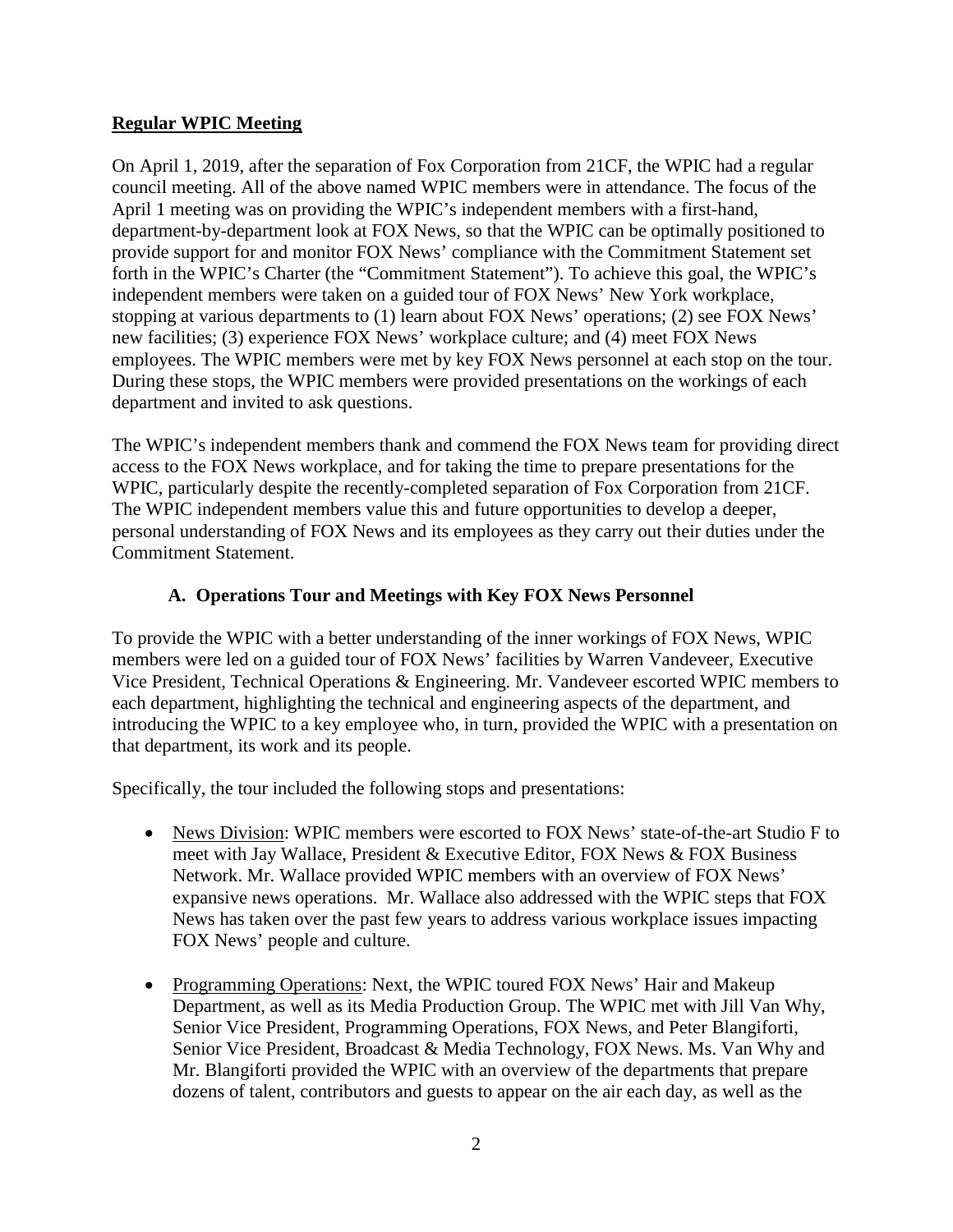group that is responsible for all of FOX News' and FOX Business' in-house graphics and set/scenic studio designs.

- Control Room Operations: The WPIC then toured the control room of *Shepard Smith Reporting* during a live telecast. The WPIC met with Jon Glenn, Executive Producer, News Programming, FOX News, who showed the WPIC in real time how a live news program is produced. The WPIC observed first-hand the diverse skill sets and composition of the many talented employees needed to work in the control room for one show.
- FOX Business Network: Afterward, the WPIC were escorted to the offices of FOX News' sister channel, the FOX Business Network. There, the WPIC met with Brian Jones, President, FOX Business Network, who provided an overview of the FOX Business Network's programming and operations, as well as insight into FOX Business Network's target audience.
- FOX News Radio: Next, the WPIC toured the facilities of FOX News Radio. The WPIC met with John Sylvester, Vice President, FOX News Radio, who provided an overview of FOX News' 24/7 radio operations. The WPIC also briefly observed a live radio show during the tour.
- Technical Operations: The WPIC was then escorted to the workspace of FOX News' Technical Operations Department, where the WPIC met with Steve Carey, Senior Vice President, Technical Operations, FOX News, and Daisette Harmon, Supervisor, Scheduling, FOX News. Mr. Carey and Ms. Harmon provided the WPIC with an overview of the very large and complex Technical Operations Department, which includes all of FOX News' audio-visual equipment operators as well as the scheduling operations needed to make and track assignments.
- Finance: Finally, the WPIC was brought to FOX News' Finance Department. The WPIC met with Amy Listerman, Executive Vice President & Chief Financial Officer, FOX News, Lesley Grunbaum, Senior Vice President, Finance, FOX News, and Valerie Corrales, Vice President, Strategic Sourcing, FOX News. The WPIC was provided an overview of FOX News' accounting, finance, and procurement functions. The WPIC also had an opportunity to learn about various initiatives the Finance Department has undertaken to increase diversity among FOX News suppliers.

During all of these meetings, the WPIC learned about the driving force behind FOX News, the stories that the FOX News Channel and FOX Business Network cover, and the behind-thescenes work that goes into creating the final product. The WPIC saw first-hand the diversity within leadership, management, and the rank-and-file at FOX News and heard about the opportunities for advancement for women and minorities within the company. The WPIC asked the employees they met about their own professional development within FOX News, and noted both a strong entrepreneurial spirit among employees, and extraordinary longevity in the case of many FOX News careers.